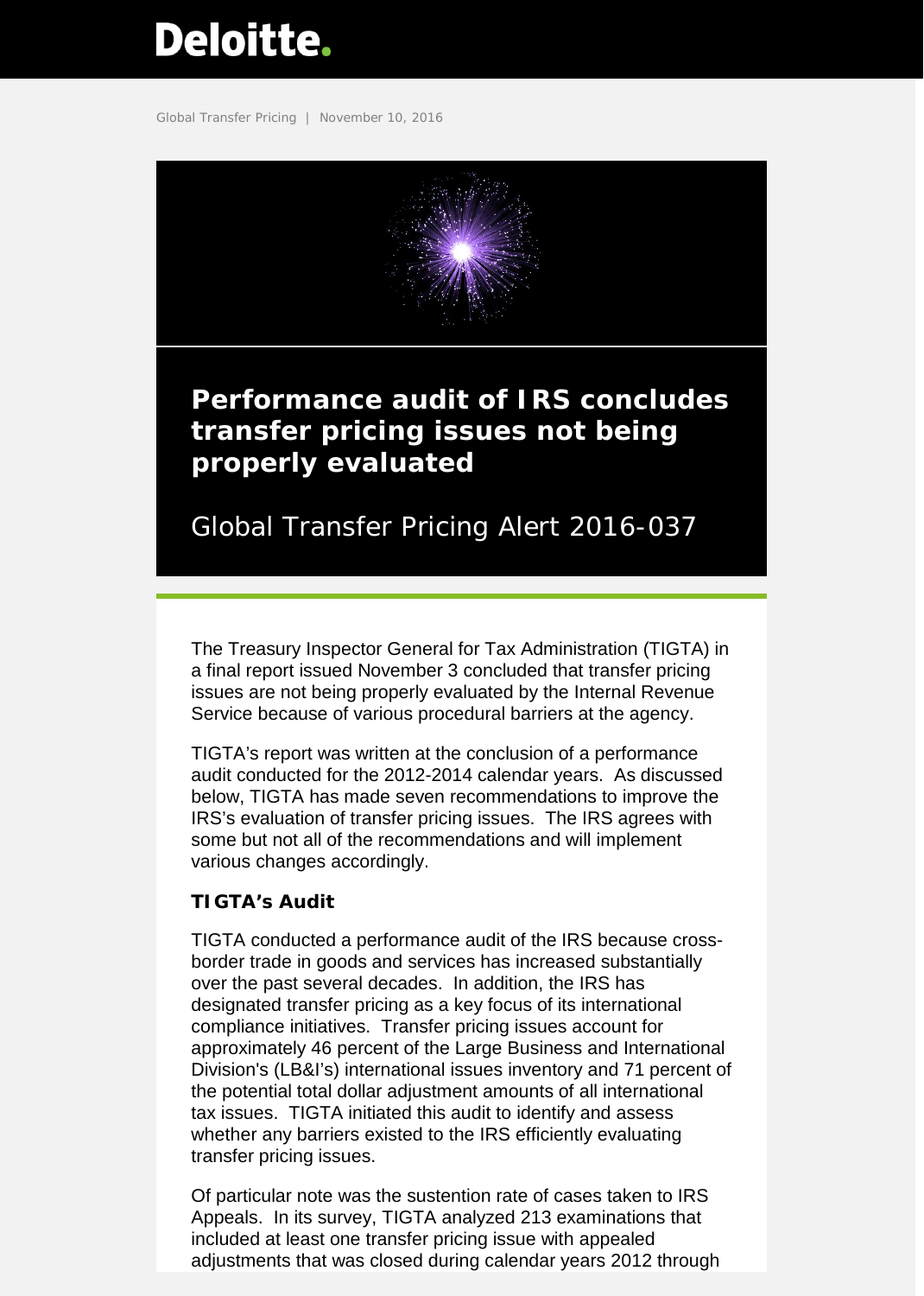2014. TIGTA determined that appealed cases were settled for amounts that were much smaller than what was proposed by LB&I's Examination function. Specifically:

- Of the 213 examinations, the total amount of proposed adjustments was approximately \$10.5 billion during the time period under review. $1$  In contrast, the total final examination assessment amount was only \$2.0 billion. This shows that the originally proposed adjustment amounts were reduced by \$8.5 billion through the Appeals process.
- Actual assessment amounts showed that only \$321 million of the original proposed \$10.5 billion in proposed adjustments were ever posted to taxpayer accounts.

Examiners were not always aware that their proposed transfer pricing-related adjustments had been reduced by the Appeals function. One of TIGTA's survey questions to Transfer Pricing Practice (TPP) and the International Business Compliance (IBC) function employees asked if they were informed when their proposed transfer pricing adjustments were reduced by the Appeals function. Approximately 54 percent of the respondents said they were not informed. Another 14 percent said they were informed, but were unaware of the reason for the change.

TIGTA also made the following findings:

- The IRS has provided external stakeholders (including taxpayers and foreign governments) sufficient education and outreach related to the transfer pricing examination process. However, some IRS employees might not have been consistently following the Transfer Pricing Audit Roadmap, which was issued as a tool to help taxpayers and the IRS conduct transfer pricing audits.
- The IRS did not have a process to ensure that all transfer pricing issues were identified for specialized review. Only 20 percent of the transfer pricing inventory was received from the Specialist Referral System (SRS), an electronic, web-enabled referral routing system used to request international assistance on original filed returns. Further, employees of the TPP function did not have access to the SRS and needed to rely instead on management of another IRS function, the IBC function, to share any transfer pricing referrals with them. In addition, the rules of engagement between the TPP and the IBC function were not always followed.
- There were no separate performance measures related to quantifiable results to determine the success of the IRS's transfer pricing efforts. This included a lack of performance measures to evaluate IRS Appeals (Appeals) determination information, which could be used to refine the approach for identifying and working transfer pricing cases.

<span id="page-1-0"></span> $\overline{a}$ <sup>1</sup> Due to limitations on how the IRS captures the net assessment on each case, TIGTA was not able to differentiate whether the appealed adjustments related to transfer pricing or to the other adjustments in the examination assessment.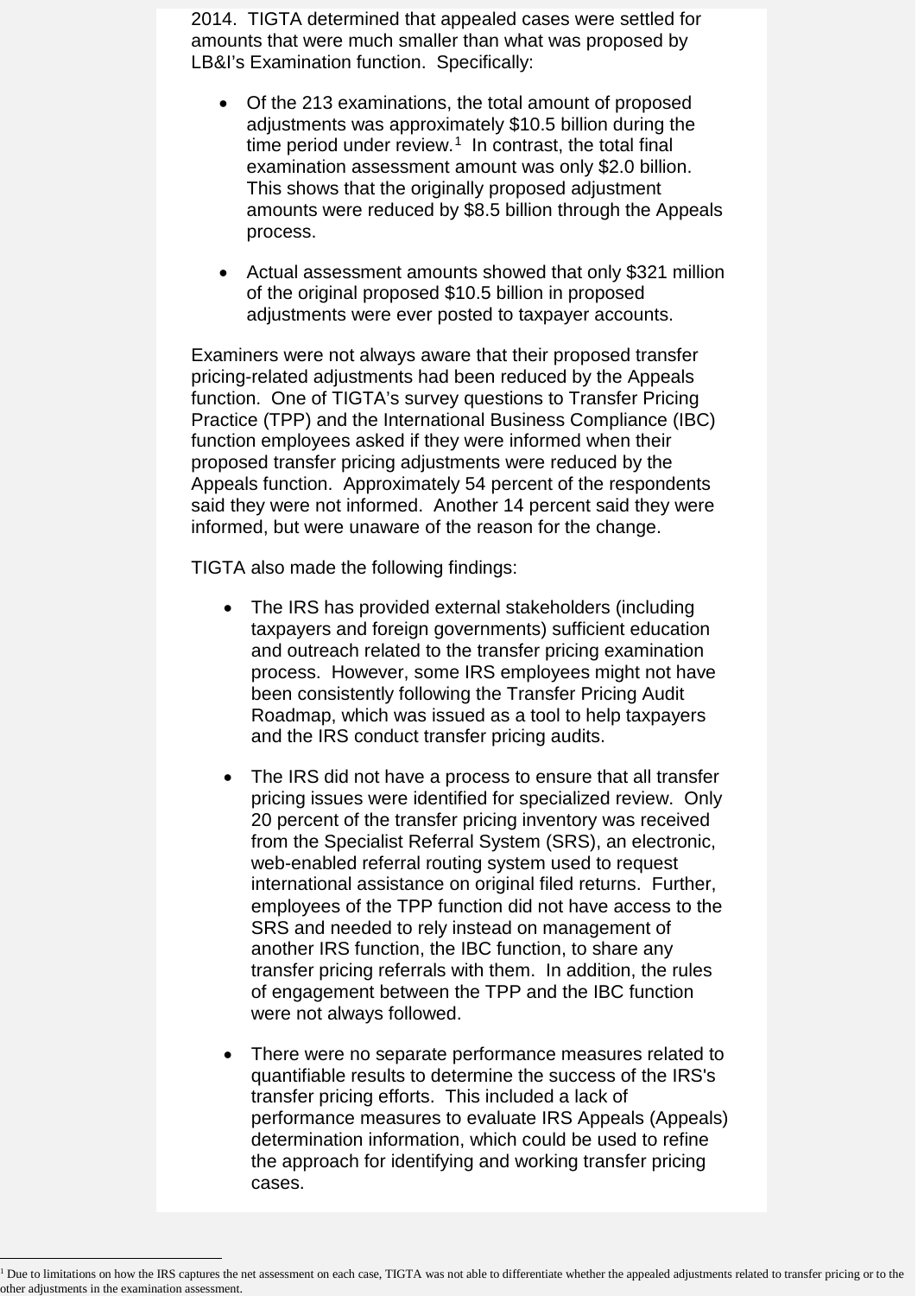As a result of these findings, TIGTA recommended the following measures:

- The IRS should ensure that its employees follow the Transfer Pricing Roadmap and include this as an attribute of the quality review process.
- The IRS should ensure that TPP employees have full access to the SRS and that TPP and IBC function employees follow the rules of engagement between the two functions. This latter measure should be included as an attribute of the quality review process, too.
- The commissioner, LB&I Division, should develop a formal and comprehensive transfer pricing strategy, as well as implement a post-mortem review of examinations with transfer pricing issues that went through the Appeals process.

TIGTA organized these measures into seven recommendations. The IRS agreed or partially agreed with five of the recommendations, and disagreed with two of them.

For more details of TIGTA's performance audit, please see the link below:

[https://www.treasury.gov/tigta/auditreports/2016reports/20163009](https://www.treasury.gov/tigta/auditreports/2016reports/201630090fr.pdf) [0fr.pdf](https://www.treasury.gov/tigta/auditreports/2016reports/201630090fr.pdf)

**Back to top** 

#### **Contacts**

George Soba [gsoba@deloitte.com](mailto:gsoba@deloitte.com) 

Dave Varley [dvarley@deloitte.com](mailto:dvarley@deloitte.com)

Joseph Tobin [jtobin@deloitte.com](mailto:jtobin@deloitte.com) 

Jamie Hawes [jhawes@deloitte.com](mailto:jhawes@deloitte.com)

Back to top

## **Useful links**

Resources

• [2016 Global Transfer Pricing Country Guide](https://www2.deloitte.com/us/en/pages/tax/articles/global-transfer-pricing-country-guide.html)